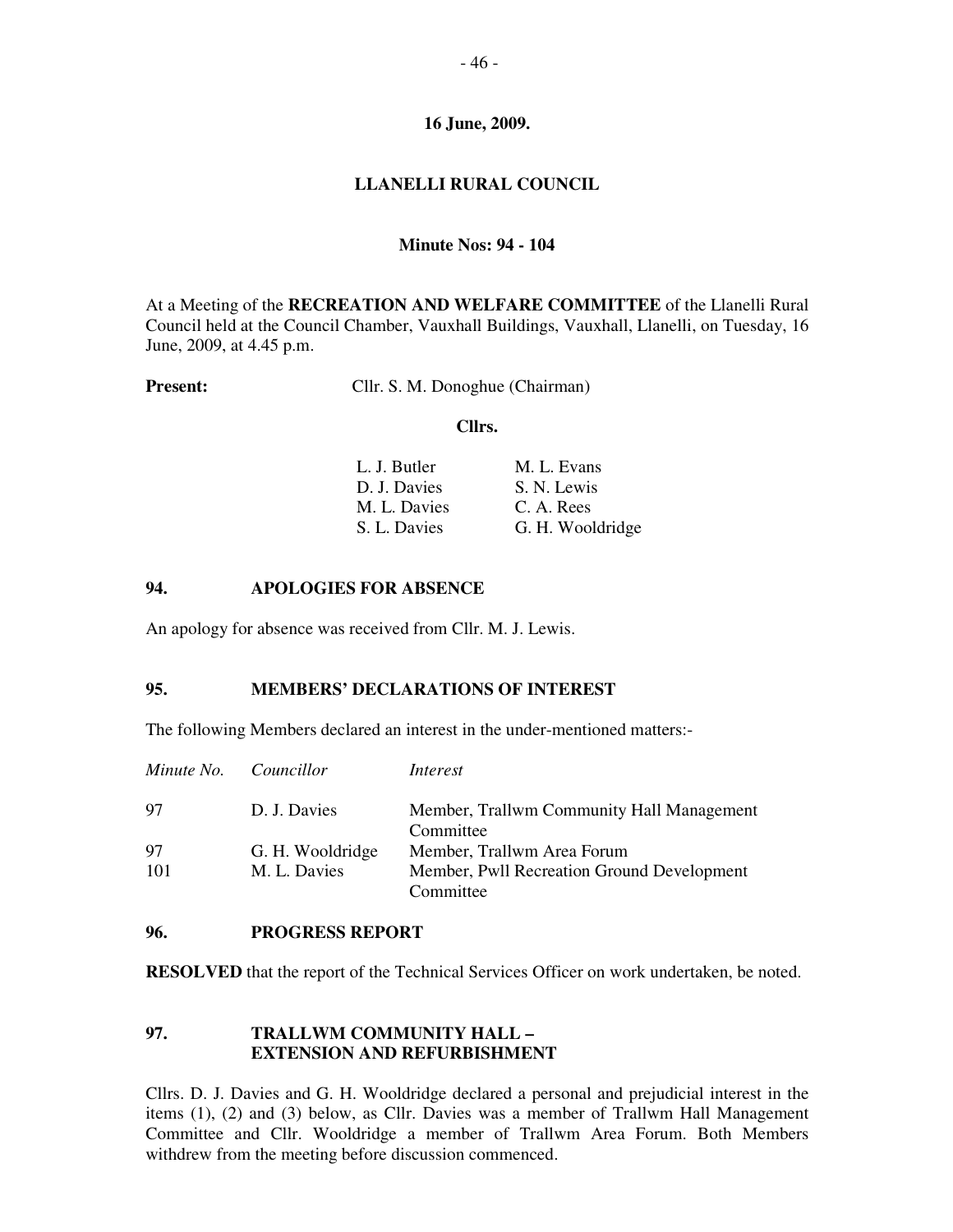#### **(1) PROGRESS REPORT**

Pursuant to Minute No. 61, Members were circulated with a progress report received from Ms. Weightman, ER Brown Ltd., on behalf of Mr. G. Gibson.

The report informed that the contract was progressing well despite various issues which had occurred but had been resolved and that inter-company communications were working well. The increased speed of progress was visible and that was anticipated to continue over the next month. The completion date had not formally been adjusted however, the Contractor was reporting completion early October 2009 and had confirmed that he would endeavour to absorb time where possible to reduce the overrun of the works.

Issues surrounding VAT and funding requirements were on-going and it was stated that the project team were working closely with the main contractor and his sub-contractors to ensure that the project was brought in on budget.

Following discussion, it was

**RESOLVED** that the report be noted.

### **(2) PROPOSED PLAY AREA**

E-mail correspondence was received from the Chair, Trallwm Area Forum, enquiring as to whether this Council would consider the future maintenance of a proposed fenced-off soft surface play area to the side of the Hall. The scheme would proceed if an application to Carmarthenshire County Council's collaboration fund was successful.

**RESOLVED** that the proposal be agreed to.

#### **(3) CAFETERIA AND BILINGUAL SIGNAGE**

Correspondence was received from the Chair, Trallwm Area Forum, requesting permission to ask the local community to suggest a name for the proposed cafeteria. It was also requested that the Hall's name be displayed bilingually.

**RESOLVED** that both proposals be acceded to.

Cllrs. Davies and Wooldridge returned to the meeting.

## **98. SECTION 106 FUNDING – IMPROVEMENT TO PLAY AREAS AND FOOTBALL PITCH**

Pursuant to Minute No. 361, Members considered the progress report of the Technical Services Officer, regarding the installation of equipment at Berwick play area and proposed start dates for Five Roads and Ponthenri play areas.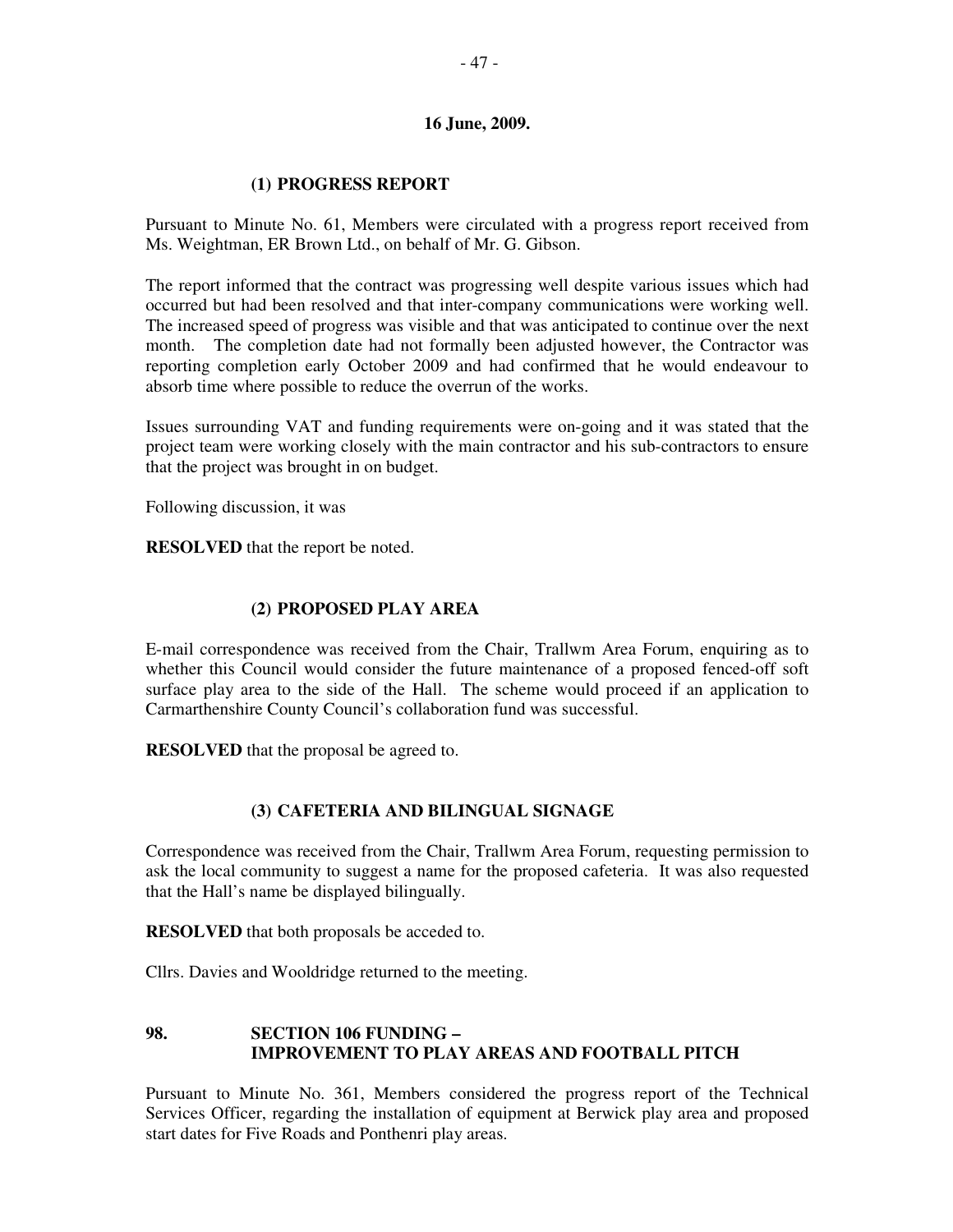He also reported upon the drainage system being installed at the football pitch in Ponthenri which was nearing completion.

**RESOLVED** that the report be noted.

### **99. LAND AT GLOBE ROW, DAFEN**

Further to Minute No. 404 (20 January, 2009), Members considered the report of the Technical Services Officer informing of quotations received for ground investigation consultancy services.

The Clerk referred Members to the demand of Carmarthenshire County Council that it should be indemnified against the proposed survey.

**RESOLVED** that the quotation received from Quantum Geotechnical, Ty Berwig, Bynea, Llanelli, SA14 9ST, in the sum of  $\text{\pounds}2,288$  plus VAT, be accepted; together with a further provisional sum of £700 plus VAT, in respect of laboratory testing of soil and water samples.

## **100. LUNCHEON CLUBS – PATRONAGE**

Members considered a report of the Deputy Clerk (Administration) regarding the attendance of patrons at the various luncheon clubs for the period 1 April – 5 June, 2009.

Following a lengthy discussion, it was

#### **RESOLVED** that

- (1) publicity leaflets and posters be placed in the Hengoed Ward to advertise the luncheon club being held at Sandy Community Hall; and
- (2) that a full report be presented to the Committee meeting to be held on 15 September, 2009, informing Members of the patronage and cost of the service to 31 August, 2009.

#### **101. PWLL PAVILION**

Cllr. M. L. Davies declared a personal and prejudicial interest in the following item as she was a member of the Pwll Recreation Ground Development Committee and withdrew from the meeting before discussion commenced.

E-mail correspondence was received from Mr. P. Williams, Pwll Recreation Ground Development Committee, stating that, as the pavilion was the only remaining community facility in Pwll, there was a great need and opportunity to develop its role and that the Committee would very much like to work with this Council on the forward development plan.

Following discussion, during which Cllr. C. A. Rees withdrew, it was

**RESOLVED** that the correspondence be noted and to await further developments.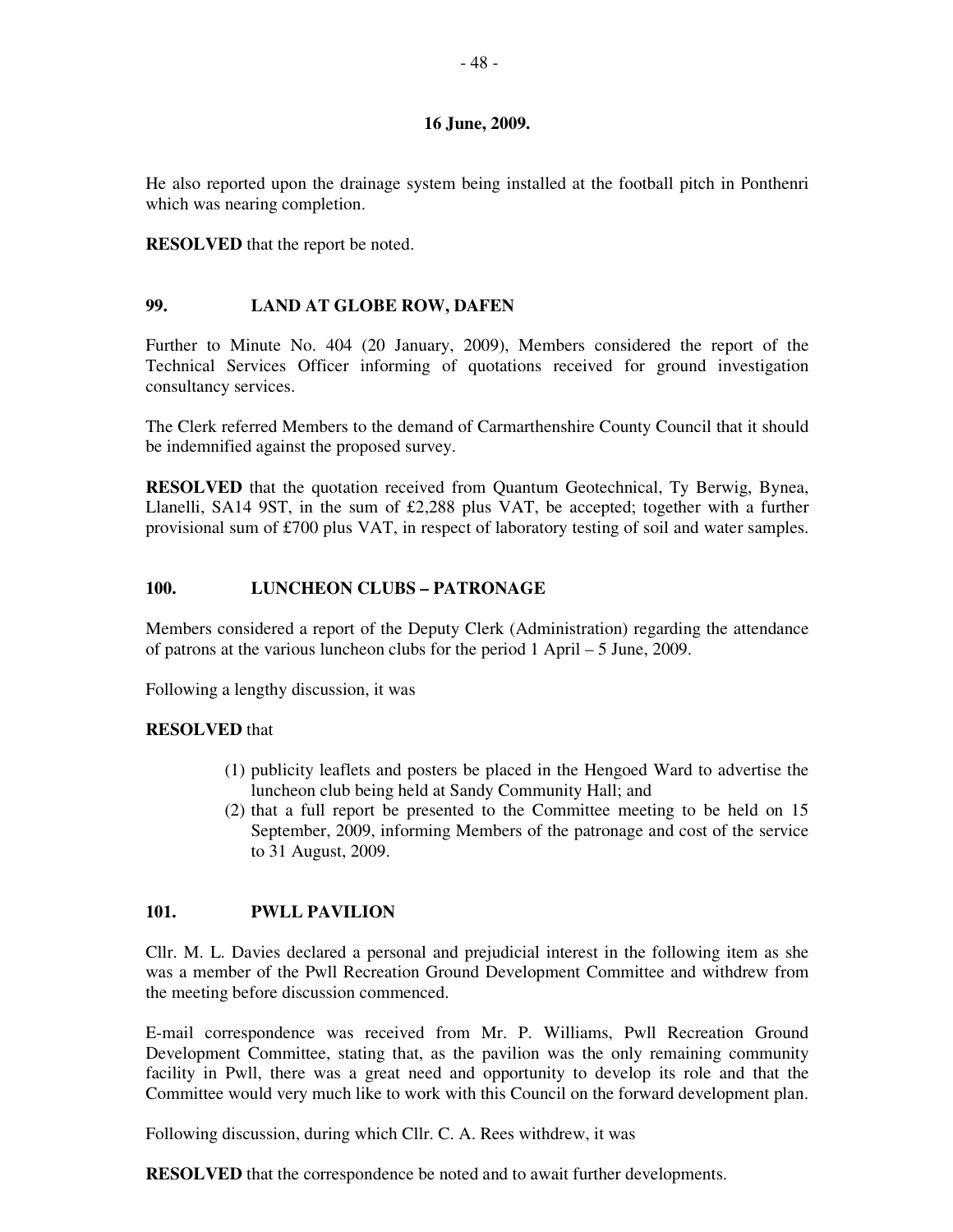Cllr. M. L. Davies returned to the meeting.

## **102. (1) DAFEN WELFARE AFC (2) TRALLWM AFC**

Members having considered applications for financial assistance received from the above, it was

**RESOLVED** that a contribution of £600 be made to Dafen Welfare AFC (retrospectively) and Trallwm AFC, respectively.

# **103. PUBLIC BODIES (ADMISSION TO MEETINGS) ACT, 1960**

**RESOLVED** that in view of the confidential nature of the business to be transacted, the following matter be considered in private and that the power of exclusion of the public under Section 1(2) of the Public Bodies (Admission to Meetings Act, 1960) be exercised.

#### **104. FINANCIAL SUMMARY REPORTS - SANDY AND STRADEY COMMUNITY HALL**

**RESOLVED** that the annual grant be forwarded to the above Committee for the year ended 31 August, 2007 and 31 August, 2008, respectively.

……………………………………………………

The Meeting concluded at 5.35 p.m.

………………………………………